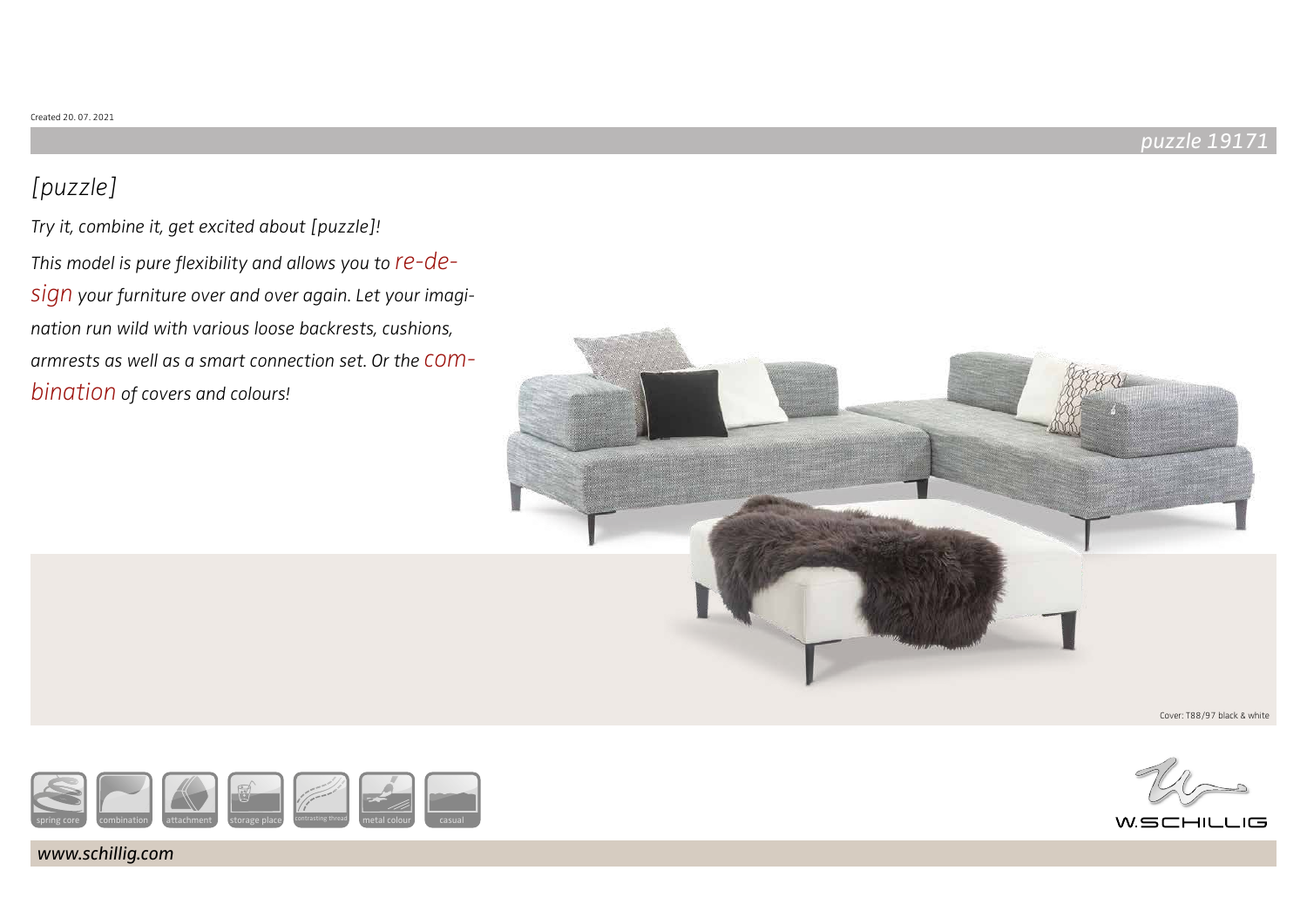### Created 20. 07. 2021

## puzzle 19171

## **Chaises**





N148 chaise without back N222 chaise without back

147/110/41/41

221/110/41/41



fixed

N148R



chaise back right or left, N222R

fixed

N185

chaise without back

184/110/41/41

185/99/67/41

chaise back right or left, fixed

222/99/67/41

### **Ottomans**

147/99/67/41



ottoman

Q111 ottoman square

110/72/41/41 110/110/41/41

## Accessories



small pillow

61/11/36/41



UW large pillow

62/14/62/41

 $\mathbb{R}$ 



95/95/29/41

back attachment



179/43/29/41

N148L

fixed

chaise back right or left,

147/99/67/41

 $\epsilon$ SA arm part attachment

34/81/17/41

N185L

fixed

chaise back right or left,

185/99/67/41



Ð SAC

arm part attachment including cup holder black



34/81/17/41



WSCHILLIG

All specified dimensions are approximate in width/depth/height/seat height. We would like to point out that deviations of +/- 2 cm may occur depending on the filling material used and its upholstering. Please contact us if you would like more detailed information. We reserve the right to make technical changes.

PK

 $\bigcirc$ 

68/33/29/41



222/99/67/41

chaise back right or left,

N222L

fixed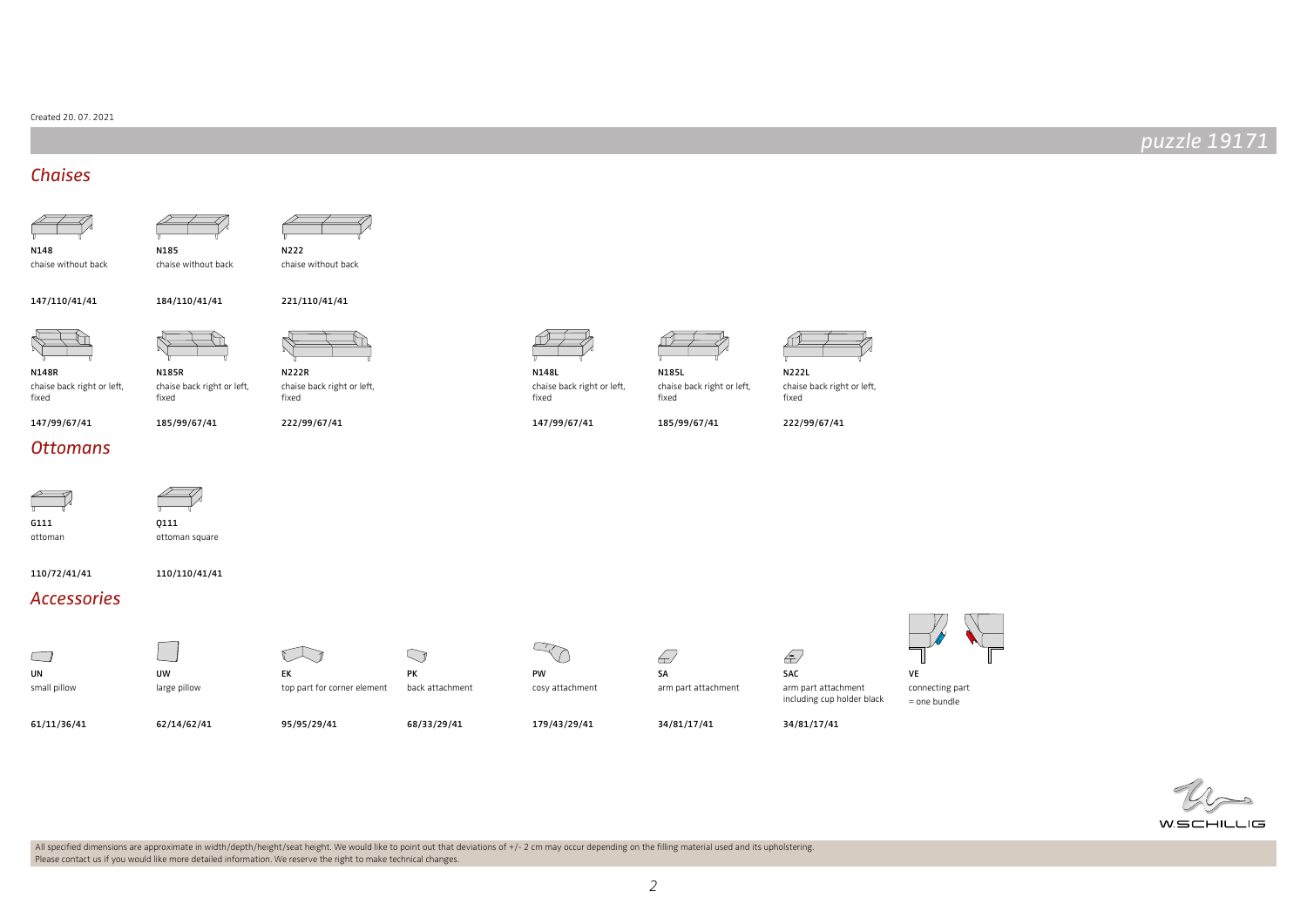### Created 20. 07. 2021

### **Attachments** Various attachments with non-slip

matting on their base let you design your furniture individually.



Create a corner or a one arm chaise with the back cushion attachment called EK. Or

with the cozy attachment PW.



bronze or black. Please indicate your preferred appearance when ordering.



connecting rails. This can be appliable on different sides. So you can simply "conjure up" new furniture variations every now and then.

## puzzle 191

## **Contrasting**

**thread** In some leather and fabric colours this model can be supplied with a



contrasting-coloured thread, at no surcharge.

## Order information

#### **Attachments:**

The attachments have non-slip matting on their base, which allows individual design. Staining of the leather and detachment of the natural material will not occur with everyday use. The furniture fabric will not become pilled or discoloured. This has been tested at a revolution rate of 30,000 abrasion cycles.

#### **Seam appearance:**

Decorative, felled or double seams may appear different in fabric and leather versions. For manufacturing reasons, seams may be left out of the fabric version or replaced with simple seams.

#### **Contrasting thread:**

This model is available in leather and some fabric colours with contrasting colour thread on request at no extra charge. You will find the specified colours on the cover sheet of the individual leather qualities in our fabric/leather trolley. Please always state the contrast thread number, otherwise it will be delivered tone in tone.

### **Thread implementation:**

The model is produced in fabric cover with a flat felled seam. In leather and with contrasting coloured thread it is produced with a special cross-stitched seam as standard. **Please note: a cross-stitched special seam is not available** 

#### **with fabric cover!**

**All of the dimensions given are approximate dimensions in cm. We reserve the right to make changes. Dimensions are given as follows: width/depth/height/seat height.** Seat depth: ca. **57 cm**

### **Model-specific qualities:**

The upholstery of this model has intentionally been made loosely to create a certain visual effect. This is not a quality defect but a model-specific characteristic that guarantees optimum seat comfort.

#### **Chromatic aberrations:**

The wooden structure is different from ordering to ordering. Deliveries after colour samples are basically excluded from complaints and exchange. We take care of the best correspondence possible.

#### **Connection bundle:**

The connection bundle consists of two metal rails. It allows the elements N 148, N 185 and N 222 to be firmly connected together in an assemly. For this purpose, each element has screws on the required connecting sides. The metal rails supplied can then be attached individually. Depending on the order, you will receive different numbers of connectors, the quantity of which is determined by the manufacturer.

#### **Combined covers:**

The chair can also be supplied in a combination of different cover qualities. This is shown at the price list. **Price 1:** Body/seat parts

**Price 2:** Back attachments



- Structure and cover (order information)
- Metal colour for legs
- Ottomans
- Pillows
- Attachments
- Contrasting thread

WSCHILLIG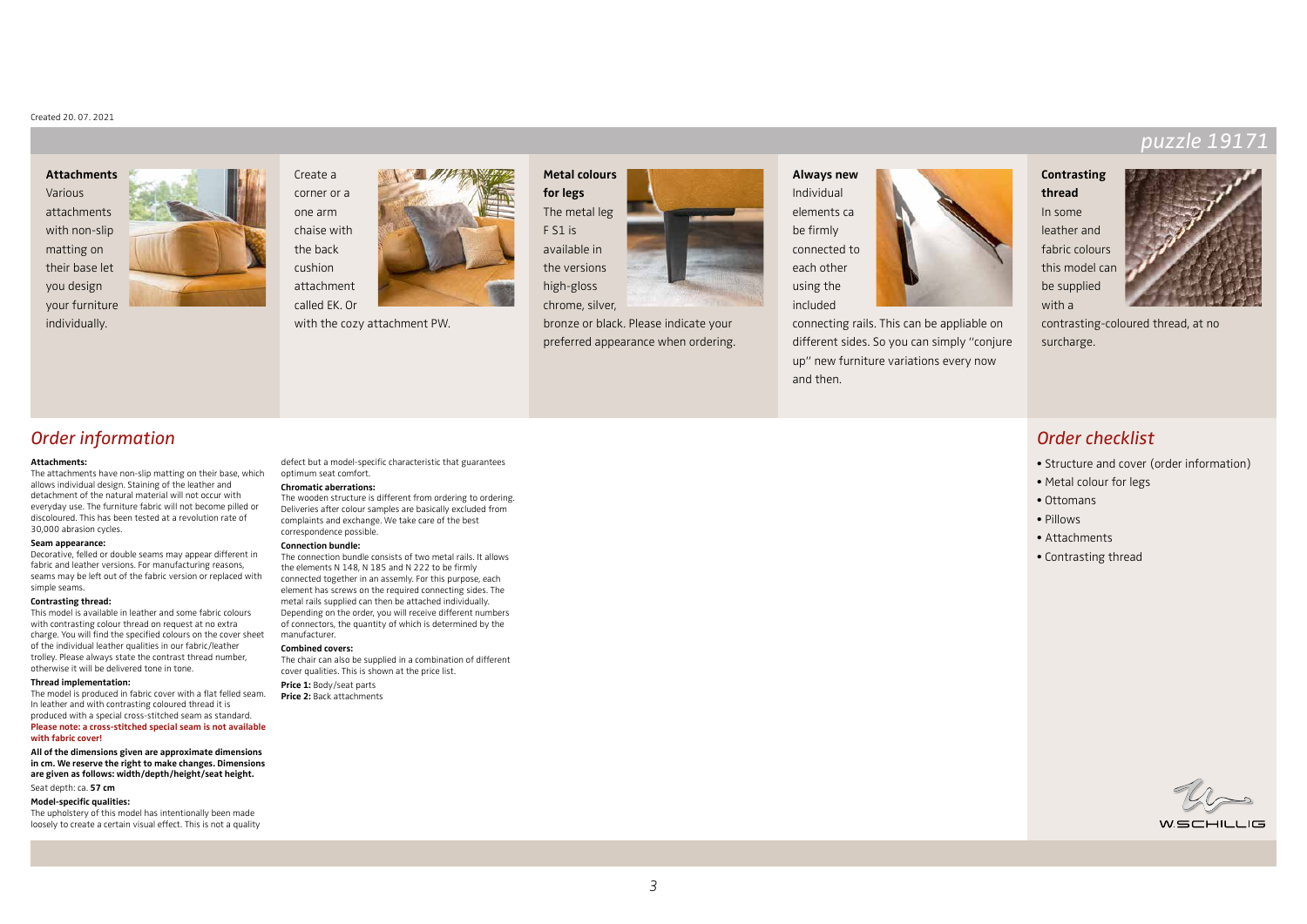## $puzz$ le 1917

## Upholstered furniture frame structure

**1. Frame** – Beech wood structure

**2. Seat suspension** with springy wooden slats

**3. Seat upholstery structure** – spring core with diolen cover incorporated into **ergo**-PUR-foam

**4. Back suspension** with beech wood structure and flexible

upholstery straps

**5. Back upholstery structure** of **ergo**-PUR-foam with diolen cover



The design of the cross section shown here does not correspond to the model on this page of the catalogue.

### **Upholstered furniture made with passion.**

Your model is the product of German design and engineering. The family-owned company W.SCHILLIG has more than 70 years' experience of technical skill, trend-setting ideas, attractive design and know-how from Germany. The result is upholstered furniture that guarantees first class comfort and attention to detail. We keep sustainability and protection of resources in mind when choosing the materials we use.

> **EMAS GEPRÜFTES**<br>WELTMANAGEMEN

> > D-114-00007





Möbel

The RAL quality mark for furniture stands for the certain knowledge that this is a non-hazardous piece of furniture of reliably high quality and with an attractive design. The Deutsche Gütegemeinschaft Möbel makes sure of this with numerous tests. Inspections also safeguard the testing system.

The highest European accolade for systematic, in-house, environmental management. Improvement of environmental protection services.

## Legs



### **Metal colours:**

Some of the metal legs are available in different metal colours. Please indicate the colour when ordering.

**Powder-coated:** The colours M21 silver, M56 bronze and M99 black are powder-coated.

#### **Legs and floor protection:**

In case of very slender furniture legs with deliberately filigree shapes and with small surfaces, it comes to a raised pressure on the floor. We recommend felt pads or another suitable mat as protection for scratches and pressure points in connection with sensitive and/or soft floors. Even if you barely move the furniture, it can be helpful to have a carpeted floor.

col. F Y1

## Available metal colours



# www.schillig.com